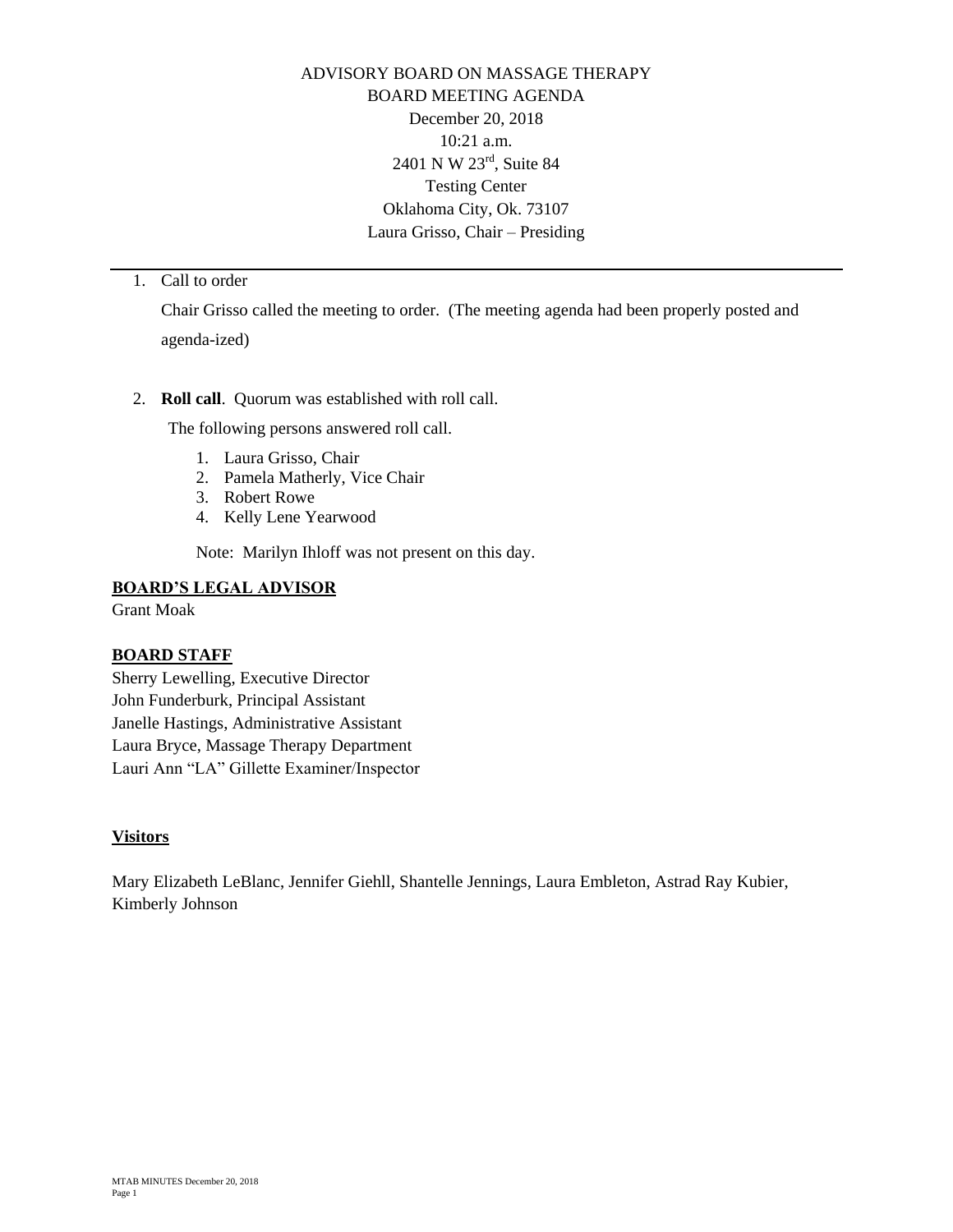# **3. Discussion and possible action to approve or disapprove board meeting minutes from November 1, 2018.**

A motion was made by Ms. Matherly and seconded by Mr. Rowe to approve board meeting minutes from November 1, 2018

**Voting:** Matherly, yes: Rowe, yes: Pamela Matherly, yes; Yearwood, yes. Motion passed.

**4. Public Comment** – Opportunity for the Board to Receive Public Comment. Each speaker is limited to three minutes. The Board cannot respond to or discuss public comments regarding matters not on today's agenda.

No requests for public comment had been received nor were there any request for public comment from the audience.

### **5. Director's report-Sherry Lewelling**

#### Legislative Update

Ms. Lewelling said Senator Michael Bergstrom and Representative Charles Ortega have agree to carry the Massage Therapy bill and are just awaiting the final draft and will move forward with us. Ms. Matherly thanked Ms. Lewelling for all her hard work

### **6. Rules committee meeting report- Pamela Matherly**

There was a short administrative delay during which Ms. Grisso reminded everyone that these rule changes relate to the current law not the proposed bill, and Mary Elizabeth LeBlanc reminded everyone of the Massage Day at the Capitol on Monday February 18, 2019 at the Rotunda from noon to 3:00 pm, volunteers will be offering free chair massages.

Ms. Matherly summarized the rule changes: HB2933 which allows low income individuals to have one free license whether that be a license renewal or initial license, other changes will include misdemeanors involving an act of violence, language regarding unprofessional conduct is changed to include money laundering, a licensee shall report to the Board any disciplinary action taken against the licensee in another jurisdiction (jurisdiction could mean another licensing agency or court.)